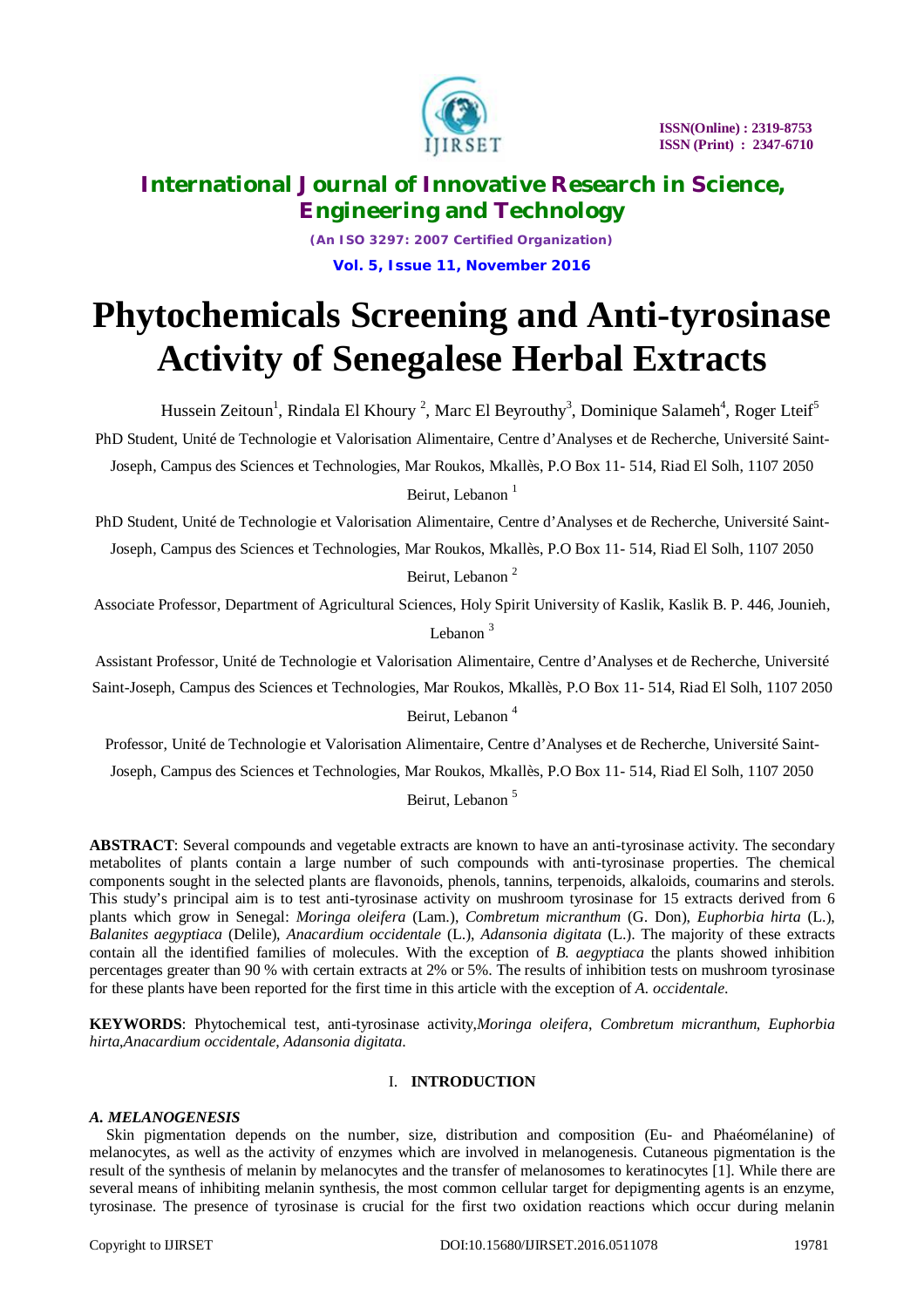

*(An ISO 3297: 2007 Certified Organization)*

#### **Vol. 5, Issue 11, November 2016**

synthesis: the oxidation of L-tyrosine to L-DOPA, and the oxidation of L-DOPA to L-dopaquinone. Then, two paths allow the formation of pigments:

- The dopaquinone, via 1,4-benzothiazinylalanine intermediates, leads to the formation of pheomelanin, a yelloworange pigment responsible for light tones

- The dopaquinone, via dopachrome intermediates, and after a series of reactions, leads to the formation of eumelanin, a black-brown pigment responsible for dark tones [1, 2].

Reduction of tyrosinase activity is possible by blocking the inducing factors of tyrosinase synthesis, by inhibiting the glycosylation of tyrosinase necessary for its absorption by melanosomes, or by inhibiting the enzymatic activity of tyrosinase. The literature shows that mushroom tyrosinase is often used as a model to test inhibitors of the enzyme as it is commercially available in a pure state. However, tyrosinase isolated from mushroom is not the same as the enzyme as found in vivo. This model does not guarantee a transposition to human tyrosinase [3]. There are many compounds and vegetable extracts which enable the inhibition of the enzymatic activity of tyrosinase. The inhibition of tyrosinase is one of the existing means to regulate melanogenesis [4, 5].

#### *B. DEPIGMENTING AGENTS*

Several families of compounds contain molecules with anti-tyrosinase properties including phenols (arbutin, kojic acid, gentisic acid, hydroxycinnamic acid and their derivatives), polyphenols (quercetin, kurarinone, 2,4-resorcinol, gallic acid and its derivatives, ellagic acid, procyanidins…) [1], long-chain lipids (trilinolein, soyacerebroside I, cerebroside B), steroids (stigmast-5-en-3β,26-diol), triterpenoids (3β,21,22,23-tetrahydroxycycloart-24(31),25(26) diene, ariunilic acid…). Most monoterpenoids and diterpenoids do not have an inhibiting effect on tyrosinase. Other natural molecules ((+)-lyoniresinol) and synthetic molecules (4,4-dihydroxybiphenyl) have anti-tyrosinase properties [6].Certain plants contain a multitude of molecules which enable the inhibition of melanogenesis. Some of these same plants contain compounds which act upon tyrosinase to inhibit its enzymatic activity, such as *cymbopogon citrates* (DC.) Stapf, *Raphanussativus* Linn or *momordicacharantia* Linn. Extracts were taken from these plants with different solvents and gave different inhibition percentages on mushroom tyrosinase [7]. In effect, the compounds extracted and the quantity extracted differed depending on the extraction solvent.

### *C. SELECTED PLANTS*

The six plants from Senegal were selected according to their richness in compounds and families of compounds known or suspected to have an inhibitory effect against tyrosinase.

#### **i.** *MORINGA OLEIFERA (LAM.)*

*Moringa*is native to Asia and is present in most African countries, and notably Senegal. This genus that belongs to the Moringaceae family is composed of 12 species. *M.oleifera*is the best-known and most used of these species [8, 9]. The *M. oleifera* plant provides a rich combination of zeatin, quercetin, β-sitosterol, caffeoylquinic acid and kaempferol [10]. The major bioactive phenolic compounds from the leaves of *M. oleifera* are flavonoids such as quercetin and kaempferol. Methanol (80%) and ethanol (70%) proved to be the best solvents for the extraction of antioxidants from *M. oleifera* leaves [11].*M. oleifera* leaves are rich in vitamin C, flavonoids, phenols and carotenoids[10]. *M. oleifera* seeds contain steroids and terpenoids. Nine compounds were isolated from seeds: β-sitosterol-3O-β-Dglucopyranoside, β-sitosterol, linoleic sitosteroate, linoleic acid, 1, 2, 3-triolein, a mix of 1,3-dilinoleoyl-2-olein, 1,3 dioleoyl-2-linolein and 1,2,3-trilinolein as well as isothiocyanatomethylbenzene with ethyl chlorid as extraction solvent. [12]. Extract from *M. oleifera* seeds using ethanol gives the compounds O-ethyl-4-(α-L-rhamnosyloxy)benzyl carbamate, 4(α-L rhamnosyloxy)benzyl isothiocyanate, niazimicin, 3-O-(6'-O- oleoylβ -D-glucopyranosyl)β –sitosterol, β -sitosterol -3- Oβ -D – glucopyranoside, niazirin, β-sitosterol and glycerol-1(9-octadecanoate). *M. oleifera* pods contain the compounds β-sitosterol, vitamins A, B and C, α-tocopherol, riboflavin, nicotinic acid, folic acid, pyridoxine, β-carotene, protein, amino acids [10].

#### **ii.** *COMBRETUM MICRANTHUM (G. DON)*

Kinkeliba (*Combretum micranthum*) is a shrub species of West Africa that belongs to Combretaceae family. The leaf of *C. micranthum* is used as an infusion or popular herbal tea and is an ethnomedical plant widely used in West Africa to treat numerous illnesses. It is one of the most popular teas in Senegal. The kinkeliba leaf is an important source of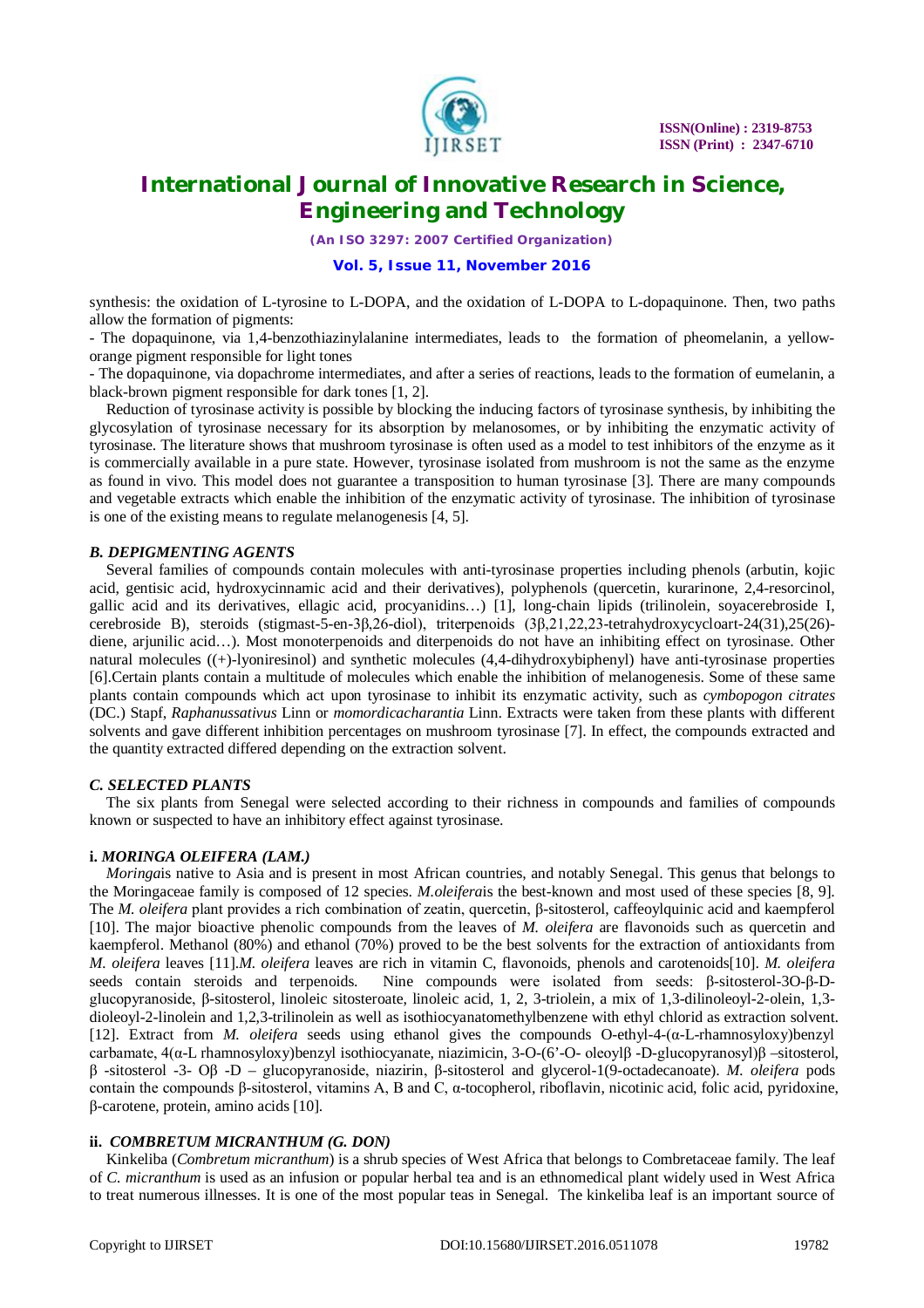

*(An ISO 3297: 2007 Certified Organization)*

#### **Vol. 5, Issue 11, November 2016**

polyphenols. It contains flavonoids, catechins, organic acids, tannins… [13]. The drink's traditional preparation, using decoction, has been optimised in order to extract the maximum number of phenolic compounds. The results have shown that an optimal preparation requires the brewing of approximately 20 to 25 g of kinkeliba leaf powder in boiling water for approximately 15 to 20 minutes. The reported total phenolic compound content is 215.0 mg GAE/g [14]. The extraction of kinkeliba leaves by maceration over 72 hours with 70% ethanol shows the presence of numerous phytochemical constituents such as alkaloids, anthraquinones, carbohydrates, cardiac glycosides, flavonoids, saponins, steroids, tannins and terpenoids [15]. The extraction of kinkeliba leaves with aqueous ethanol enabled identification of the following compounds: catechins, glycosylflavones, flavanes, epicatechin, gallic acid, malic acid, betaine, choline, combretine, vitexin, isovitexin (C glycosylflavone), m-inositol, sorbitol, myricetin 3O-glucoside and myricetin-3-Orutinoside [13].

#### iii. *EUPHORBIA HIRTA (L.)*

The *Euphorbia hirta* plant belongs to the family of Euphorbiaceae. It is a small annual herbaceous plant common to tropical countries. The leaves of the plant are used to treat colic disorders, dysentery, coughs, asthma, worms, diarrhoea and vomiting [16]. Extraction of the leaves by maceration over 72 hours using ethanol, water and hexane as solvents enabled detection of flavonoids, tannins, polyphenols, steroids and alkaloids. The leaves of *E. hirta* contain a larger quantity of flavonoids and phenolic compounds than steroids and alkaloids [17]. The flavonoids euphorbianin, leucocyanidol, camphol, quercitrin and quercitol as well as polyphenols such as gallic acid, myricitrin, 3,4-di-Ogalloylquinic acid, 2,4,6-tri-Ogalloyl-Dglucose, 1,2,3,4,6-penta-O-galloyl-β- D-glucose are present in the *Euphorbia* plant [18]. Extraction of the *E. hirta*plant using acetone over one week at ambient temperature enabled the extraction of carbohydrates, proteins, lipids, flavonoids, alkaloids, saponins, resins, sterols, steroids, acidic compounds, tannins, glycosides, anthraquinones, phenols and terpenoids [19]. The *E. hirta* plant which is also used to treat skin ailments contains flavonoids (quercitrin, myricitrin…), sterols (Cycloarternol, 24-methylenecycloarternol...), tannins (euphorbin E, euphorbinA, euphorbin B, gallic acid…) and triterpenoids (α-amyrin, βamyrin, taraxerone, taxerol, β-amyrin acetate...) [20].

### **iv.** *BALANITES AEGYPTIACA (DELILE)*

*Balanites aegyptiaca* is a tree native to Africa and the Middle East belonging to Zygophyllaceae family. All parts of the plant are used in traditional medicine. The plant has been used for skin illnesses, diarrhoea and jaundice [21]. This plant is present in Senegal [22]. The fruit consists of an epicarp, a mesocarp, an endocarp and a stone [23]. Aqueous extract of *B. aegyptiaca* fruit has enabled the detection of tannins, saponins, terpenoids, flavonoids, anthraquinones, alkaloids, steroids and phenols [24]. The fruit's mesocarp is completely soluble in water [25]. After maceration over 72 hours of *B. aegyptiaca*mesocarp in absolute methanol, phytochemical tests show the presence of saponins, terpenoids, phenolic compounds and alkaloids. The total quantity of phenolic compounds is 212 mg GAE/g and the total quantity of flavonoids is 11.5 mg QE/g [26].

### *v. ANACARDIUM OCCIDENTALE (L.)*

*Anacardium occidentale*, family Anacardiaceae, is a tree native to Brazil and present in several regions of the world. Studies of a cashew variety which is present in Senegal showed the presence of quercetin-glycosides, condensed tannins and phenolic acids [27]. Vimala S. identified 5 plants which had a whitening effect on the skin, including *A. occidentale*[28]. The leaves of A. occidentale possess an anti-tyrosinase activity comparable to that of *Psidiumguajava* and *Hibiscus tiliaceus*, which have strong skin-whitening properties [29]. Compounds from different parts of the cashew have an inhibiting activity on tyrosinase, namely anacardic acid, 2-methylcardol as well as other cardols. In addition, 2 active ingredients,  $6-[8(Z),11(Z),14-p$ entadecatrienyl]salicylic acid and  $5-[8(Z),11(Z),14-p$ pentadecatrienyl]resorcinol, inhibit the oxidation of L-DOPA in a competitive manner [30]. Aqueous extract of the leaves of *A. occidentale* revealed the presence of phenolic compounds, flavonoids, steroids and triterpenes [31]. Tannins, phenols, flavones, flavonols, xanthones, flavonoids, catechins and alkaloids were identified in the ethanol extract of A. occidentale leaves [32]. The quantity of total polyphenols detected from *A. occidentale* leaves was 37.41 and 40.26 mg GAE/mg of extract in aqueous and ethanol extract, respectively [33].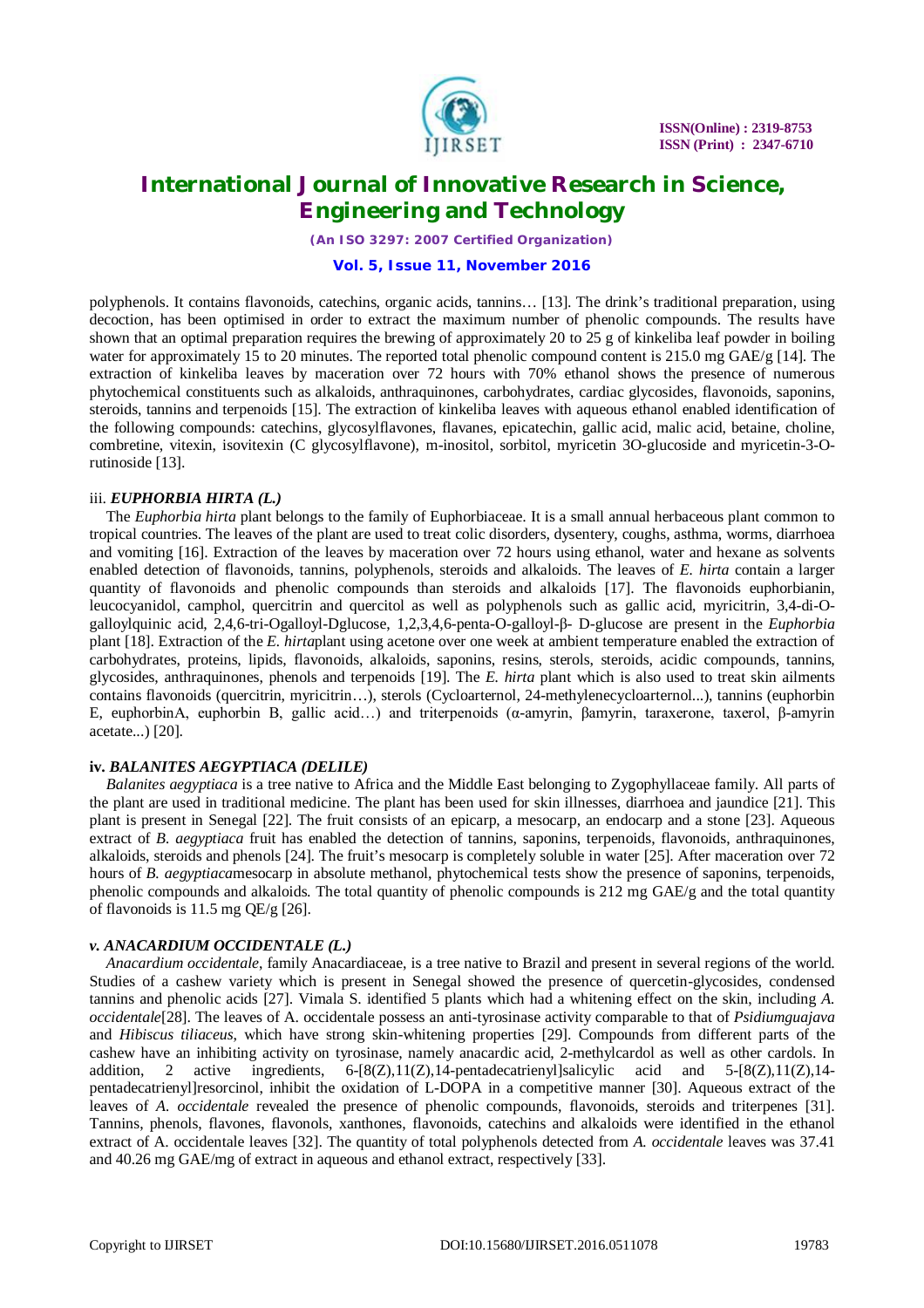

*(An ISO 3297: 2007 Certified Organization)*

#### **Vol. 5, Issue 11, November 2016**

### **vi.** *ADANSONIA DIGITATA (L.)*

The *Adansonia* genus, Malvaceae family, includes 8 species, with one being endemic to Africa: *A. digitata*[34]. Parts of the tree are used in traditional medicine in Africa. The plant is used for the treatment of diarrhoea, malaria, and microbial infections [35]. The fruit of *A. digitata* is composed of an external shell, seeds, and pulp, representing 45%, 40% and 15% respectively. The pulp of the fruit contains citric, tartaric, malic, and succinic organic acids, and a large quantity of ascorbic acid. Other compounds are also present, sometimes in large quantity, such as carbohydrates, sugars and proteins [36]. The extraction of the epicarp of *A. digitata* fruit (baobab) with 80% methanol shows the presence of several proanthocyanidins as major compounds: (-)-Epicatechin, epicatechin-(4--> β8)-epicatechin, epicatechin-(4--> β6)- epicatechin, epicatechin-(2β--> O-->7, 4β-->8)-epicatechin and epicatechin-(4--> β8)- epicatechin-(4--> β8) epicatechin. [34]. Isopropyl alcohol extract of baobab pulp was subjected to phytochemical tests which showed the presence of carbohydrates, alkaloids, tannins, saponins, sterols, flavonoids. The pulp contains a large quantity of ascorbic acid 264.3mg/100g of pulp [37].

This study focuses on the inhibition of the enzymatic activity of tyrosinase with the aim of selecting the most promising plants among those which we have chosen.

#### II. **RELATED WORK**

The antityrosinase test is the first approach in the search for plant extracts inhibiting melanogenesis. The aim is to integrate them into the formula of cosmetic products withskin lightening effect. It is almost essential to go through this test before starting the in-vitro and in-vivo tests because they are more complex and more expensive [3, 38]. NarisaKamkaen et al. tested the antityrosinase activity of 64 extracts derived from 16 plants (Each plant subjected to extraction with 4 different solvents) in order to develop new skin-whitening agents [39].

Whitening products have several application areas especially in cosmetics, dermatology and food. Many plants are tested for their antityrosinase activity such as *Sophoraflavescens*, *Morusalba* and *Anacardium occidentale* [4, 40]. *Bellis Perennis* L. plant is known to reduce the activity of tyrosinase and is recommended to be used in skin-lightening cosmetics and in case of pigmentation disorders, hyperpigmentation or age spots [41]. Many other plant extracts are used as skin-whitening products such as *Crocus sativus* extract [42], *Licorice* extract [4], and *Japanese Angelica* extract [4]. *Artocarpuslakoocha* has been tested in vivo and has shown great promise for use in cosmetics [43].

#### III. **MATERIALS AND METHODS**

## *A. PREPARATION OF PLANT EXTRACTS*

The various fresh plants were imported from Senegal. The plants were all air-dried in the shade for 3 weeks. They were then ground until fine and homogenous particles were obtained. The parts of the plants underwent a maceration over 72 hours in beakers. Extraction solvents used for each plant (Table 1) were selected according to the solvents used by other authors as seen above to extract the compounds of interest for this study. The maceration was undertaken at ambient temperature with agitation in beakers closed with parafilm. The extracts were filtered under vacuum with N 541 filter paper, then concentrated by rotavap.

| <b>Plants</b>      | Part of the plant | Solvent        | <b>Ratio</b> $(w : v)$ | <b>Abbreviation</b> |  |
|--------------------|-------------------|----------------|------------------------|---------------------|--|
| Moringa oleifera   | Stems and leaves  | Ethanol 70%    | (1:5)                  | MOSL-Et70           |  |
|                    | seeds             | Ethanol 70%    | (1:5)                  | MOSE-Et70           |  |
|                    | Pods              | Ethanol 70%    | (1:10)                 | MOPO-Et70           |  |
| Adansonia digitata | Epicarp           | 2-propanol 95% | (1:4)                  | ADEP-2prop          |  |
|                    |                   | Methanol 80%   | (1:4)                  | ADEP-Me80           |  |
|                    | Pulps and seeds   | 2-Propanol 95% | (1:2)                  | ADPS--2prop         |  |
|                    |                   | Methanol 80%   | (1:2)                  | ADPS-Me80           |  |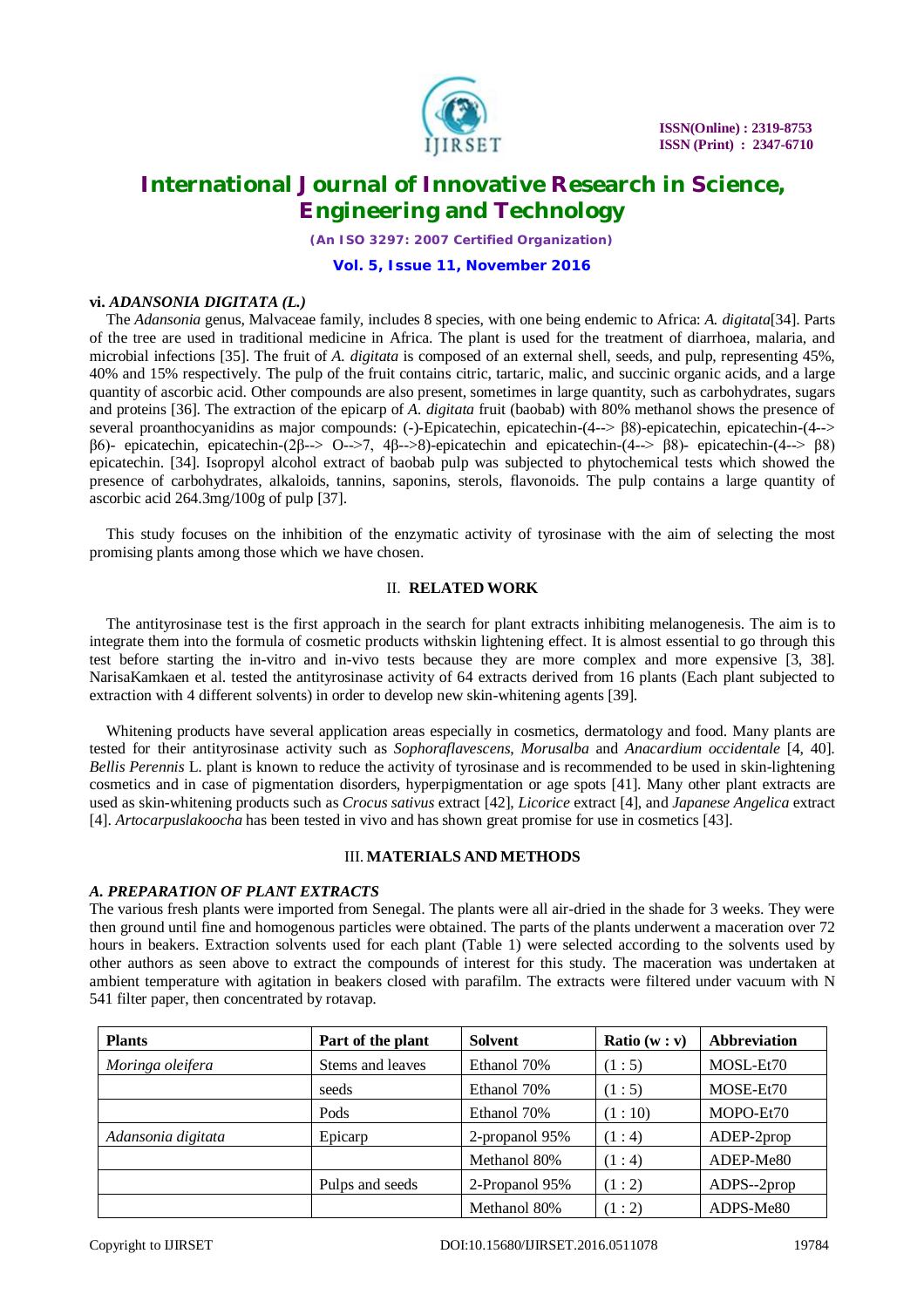

*(An ISO 3297: 2007 Certified Organization)*

# **Vol. 5, Issue 11, November 2016**

| Anacardium occidentale | Leaves     | Ethanol 95%  | (1:5) | ANLE-Et95 |
|------------------------|------------|--------------|-------|-----------|
|                        |            | Water        | (1:6) | ANLE-Aqu  |
| Balanites aegyptiaca   | Pulps      | Methanol 80% | (1:1) | BAFR-Me80 |
|                        |            | Water        | (1:1) | BAFR-Aqu  |
| Combretum micranthum   | Leaves     | Ethanol 70%  | (1:8) | COLE-Et70 |
|                        |            | Water        | (1:8) | COLE-Aqu  |
| Euphorbia hirta        | All plants | Ethanol 95%  | (1:5) | EUAP-Et95 |
|                        |            | Acetone      | (1:5) | EUAP-Acet |

**Table 1 – scientific name, part used, solvent used and ratio (w : v) of plant screened**

#### *B. PHYTOCHEMICAL SCREENING*

*Terpenoids:* 2 mL of chloroform were added to 0.5 g of each extract. Several drops of concentrated H<sub>2</sub>SO<sub>4</sub> were then added with precaution to form a layer. A reddish-brown color at the interface indicates the presence of terpenoids [24].

**Flavonoids:** the extracts were treated with a few drops of lead acetate solution. The formation of a yellow precipitate indicates the presence of flavonoids [44].

**Tannins:** approximately 0.5 g of the extract was boiled in 10 mL of water in a test tube, then filtered. A few drops of 0.1% ferric chloride were added until observation of a brownish-green or blue-black color [24].

**Phenols:** the test extract was extracted using ethyl acetate, and filtered with Whatman filter paper N 541. The development of a blueblack or brown coloration upon addition of 10% ferric chloride to the filtrate indicates the presence of phenol [24].

**Sterols:** 0.2 mL of concentrated H<sub>2</sub>SO<sub>4</sub> was added to the same volume of each of the extracts in a test tube. A red color indicates the presence of sterols [24].

**Alkaloids:** 0.5 g of each extract was shaken with 5 mL of 1% aqueous hydrochloric acid on a vapor bath. 1 mL of filtrate was treated with a few drops of Drangedrorff's reagent. A dark-brown creamy precipitation indicates a positive test [45]. **Coumarins:** 1 mL of 10% sodium hydroxide was added to each 1 mL of extract. The apparition of a yellow color indicates the presence of coumarin[46].

### *C. ANTI-TYROSINASE TEST*

Tyrosinase catalyses the formation of L-dopaquinone and dopachrome from L-Tyrosine and L-Dopa. Dopachrome is a colored compound, quantifiable by visible spectrophotometry at 475 nm. The presence of active ingredients capable of modifying enzymatic activity will result in a variation of optical density at 475 nm( $\varepsilon$ = 3600 M<sup>-1</sup> cm<sup>-1</sup>). Three solutions were prepared:

- Solution of L-Tyrosine at  $0.5 \text{ mg} \text{ mL}^{-1}$  in HCl  $0.1 \text{ M/NaOH } 0.5 \text{ M}$  (85%/15%)
- Solution of Tyrosinase at 142  $\overline{UI}$  mL<sup>-1</sup>
- Solution contain plants extracts at 2% or 5%

|                   | Witness                                                  | <b>Blank</b> | Assav |  |
|-------------------|----------------------------------------------------------|--------------|-------|--|
| L - Tyrosine      | m <sub>L</sub>                                           | l mL         | mL    |  |
| Buffer pH 6,8     | $\mathbb{L}$                                             | . mL         | ---   |  |
| <b>Extract</b>    | $- - -$                                                  | l mL         | mL    |  |
|                   | Agitation and 5 minutes pre incubation at $37^{\circ}$ C |              |       |  |
| <b>\vrosinase</b> | mL                                                       | $- - -$      | mL    |  |
|                   | 60 minutes incubation at $37^{\circ}$ C                  |              |       |  |

**Table 2 – Experiments conducted for the determination of the percentage inhibition of tyrosinase**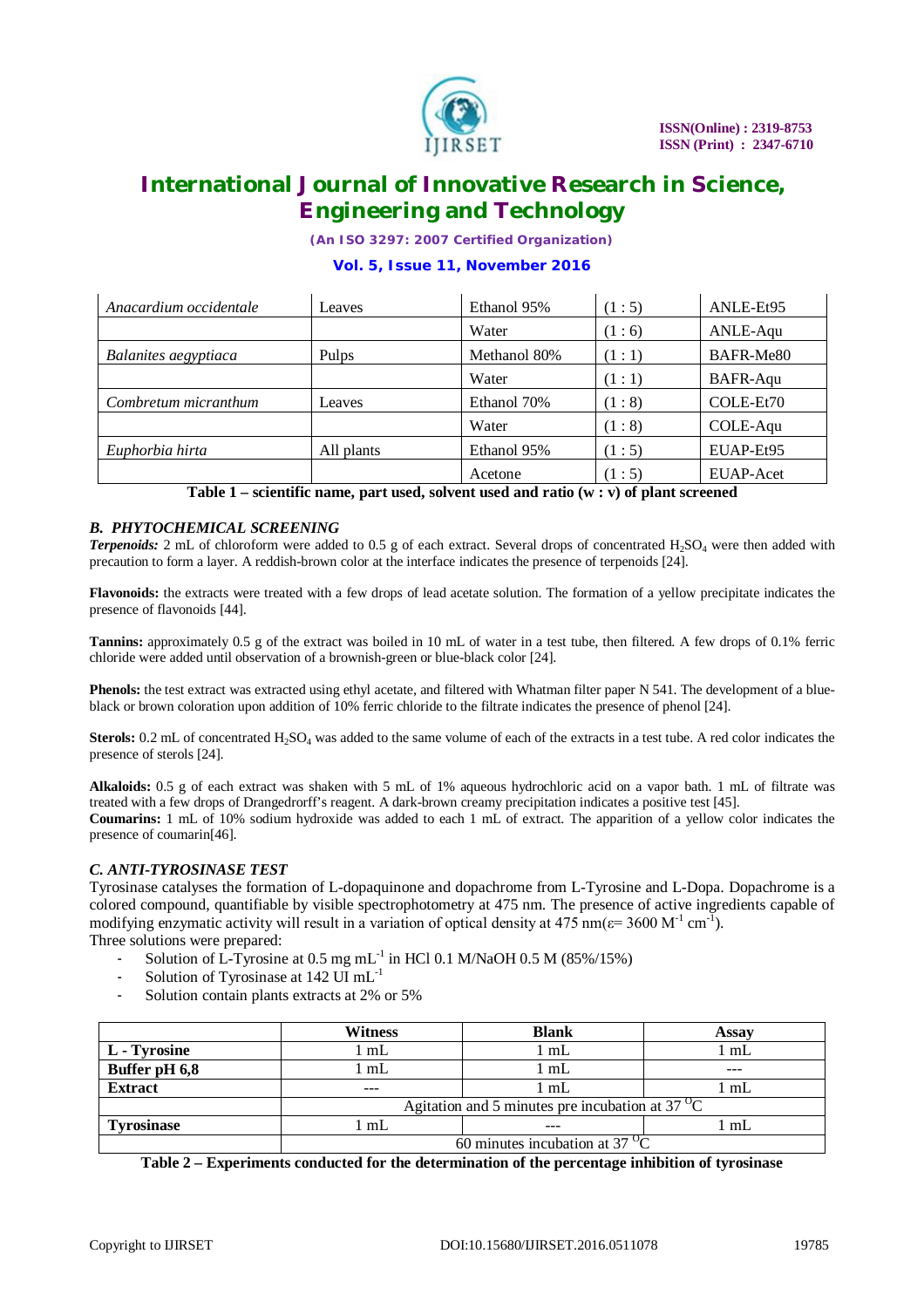

*(An ISO 3297: 2007 Certified Organization)*

### **Vol. 5, Issue 11, November 2016**

All tubes were shaken and placed in a cold water bath to stop the reaction. The absorbance of all the tubes was measured at 475 nm. Using more or less buffer does not influence the absorbance of the different tubes. The inhibition percentage was calculated by the formula given below [38]:

% tyrosinase inhibition = 
$$
\frac{A_{witness} - (A_{assay} - A_{blank})}{A_{witness}} \times 100
$$

### IV.**RESULTS AND DISCUSSION**

Firstly, phytochemical tests were undertaken for the detection of 7 secondary metabolites (table 3) in order to determine the chemical composition of each extract.

Secondary metabolites are molecules which do not intervene directly in plant growth. These molecules are the origin of the active ingredients found in medicinal plants. With a few exception, the extracts of the selected plants contain flavonoids, phenols, tannins, terpenoids, alkaloids, coumarins and sterols. Epicarp of *A. digitata* does not contain alkaloids and coumarins. The presence of flavonoids and phenols was not detected in extracts of pulps and seeds of *A. digitata*. Extracts of *B. aegyptiaca* show an absence of tannins. All the secondary metabolites were identified in 95% ethanol extract of *E. hirta*, while acetone extraction is marked by the absence of terpenoids, alkaloids and sterols.

| <b>Abbreviation (plants)</b> | <b>Secondary metabolites</b> |                                                                                                                                                                                                                                                                                                                                                                                                                                                                                                  |                          |                         |                          |        |            |
|------------------------------|------------------------------|--------------------------------------------------------------------------------------------------------------------------------------------------------------------------------------------------------------------------------------------------------------------------------------------------------------------------------------------------------------------------------------------------------------------------------------------------------------------------------------------------|--------------------------|-------------------------|--------------------------|--------|------------|
|                              | <b>FLA</b>                   | PHE                                                                                                                                                                                                                                                                                                                                                                                                                                                                                              | <b>TAN</b>               | <b>TER</b>              | ALC                      | COU    | <b>STE</b> |
| MOSL-Et70                    | $+$                          | $+$                                                                                                                                                                                                                                                                                                                                                                                                                                                                                              | $+$                      | $^{+}$                  | $+$                      | $^{+}$ | $^{+}$     |
| MOSE-Et70                    | $+$                          | $+$                                                                                                                                                                                                                                                                                                                                                                                                                                                                                              | $^{+}$                   | $^{+}$                  | $^{+}$                   | $^{+}$ | $^{+}$     |
| MOPO-Et70                    | $^{+}$                       | $+$                                                                                                                                                                                                                                                                                                                                                                                                                                                                                              | $^{+}$                   | $+$                     | $+$                      | $+$    | $^{+}$     |
| ADEP-2prop                   | $^{+}$                       | $+$                                                                                                                                                                                                                                                                                                                                                                                                                                                                                              | $+$                      | $+$                     | $\overline{\phantom{a}}$ | ۰      | $+$        |
| ADEP-Me80                    | $^{+}$                       | $+$                                                                                                                                                                                                                                                                                                                                                                                                                                                                                              | $+$                      | $+$                     | -                        |        | $^{+}$     |
| ADPS--2prop                  | $\qquad \qquad -$            | $\overline{\phantom{a}}$                                                                                                                                                                                                                                                                                                                                                                                                                                                                         | $+$                      | $^{+}$                  | $^{+}$                   | $^{+}$ | $^{+}$     |
| ADPS-Me80                    | $\overline{\phantom{a}}$     | ٠                                                                                                                                                                                                                                                                                                                                                                                                                                                                                                | $+$                      | $+$                     | ۰                        | $+$    | $+$        |
| ANLE-Et95                    | $^{+}$                       | $+$                                                                                                                                                                                                                                                                                                                                                                                                                                                                                              | $+$                      | $+$                     | $^{+}$                   | $^{+}$ | $^{+}$     |
| ANLE-Aqu                     | $^{+}$                       | $+$                                                                                                                                                                                                                                                                                                                                                                                                                                                                                              | $^{+}$                   | $+$                     | $+$                      | $+$    | $+$        |
| BAFR-Me80                    | $+$                          | $+$                                                                                                                                                                                                                                                                                                                                                                                                                                                                                              | $\overline{\phantom{a}}$ | $+$                     | $+$                      | $+$    | $+$        |
| <b>BAFR-Aqu</b>              | $^{+}$                       | $+$                                                                                                                                                                                                                                                                                                                                                                                                                                                                                              | $\overline{\phantom{a}}$ | $^{+}$                  | $^{+}$                   | $^{+}$ | $^{+}$     |
| COLE-Et70                    | $^{+}$                       | $+$                                                                                                                                                                                                                                                                                                                                                                                                                                                                                              | $+$                      | $^{+}$                  | $+$                      | $+$    | $+$        |
| COLE-Aqu                     | $+$                          | $+$                                                                                                                                                                                                                                                                                                                                                                                                                                                                                              | $+$                      | $+$                     | $+$                      | $+$    | $+$        |
| EUAP-Et95                    | $^{+}$                       | $+$                                                                                                                                                                                                                                                                                                                                                                                                                                                                                              | $+$                      | $+$                     | $+$                      | $+$    | $^{+}$     |
| <b>EUAP-Acet</b><br>-----    | $^{+}$                       | $+$<br>$\blacksquare$ . $\blacksquare$ . $\blacksquare$ . $\blacksquare$ . $\blacksquare$ . $\blacksquare$ . $\blacksquare$ . $\blacksquare$ . $\blacksquare$ . $\blacksquare$ . $\blacksquare$ . $\blacksquare$ . $\blacksquare$ . $\blacksquare$ . $\blacksquare$ . $\blacksquare$ . $\blacksquare$ . $\blacksquare$ . $\blacksquare$ . $\blacksquare$ . $\blacksquare$ . $\blacksquare$ . $\blacksquare$ . $\blacksquare$ . $\blacksquare$ . $\blacksquare$ . $\blacksquare$ . $\blacksquare$ | $^{+}$                   | $\sim$<br>$\sim$ $\sim$ | $\overline{\phantom{0}}$ | $+$    | -          |

**Table 3 – Result of the phytochemical screening of the plants**

FLA : flavonoids ; PHE : phenols ; TAN : tannins ; TER : terpenoids ; ALC : alkaloids ; COU : coumarins ; STE : sterols  $; (+)$  : presence  $; (-)$  : absence.

The anti-tyrosinase activity of each vegetable extract on mushroom tyrosinase was then determined using L-tyrosine as substrate. The results of the anti-tyrosinase activity expressed as an inhibition percentage of the 15 plant extracts are shown in table 4.

Among the 6 plants selected, 5 give tyrosinase inhibition percentages greater than 90 %: *M. oleifera, A.digitata, A. occidentale, C. micranthum* and *E. hirta*.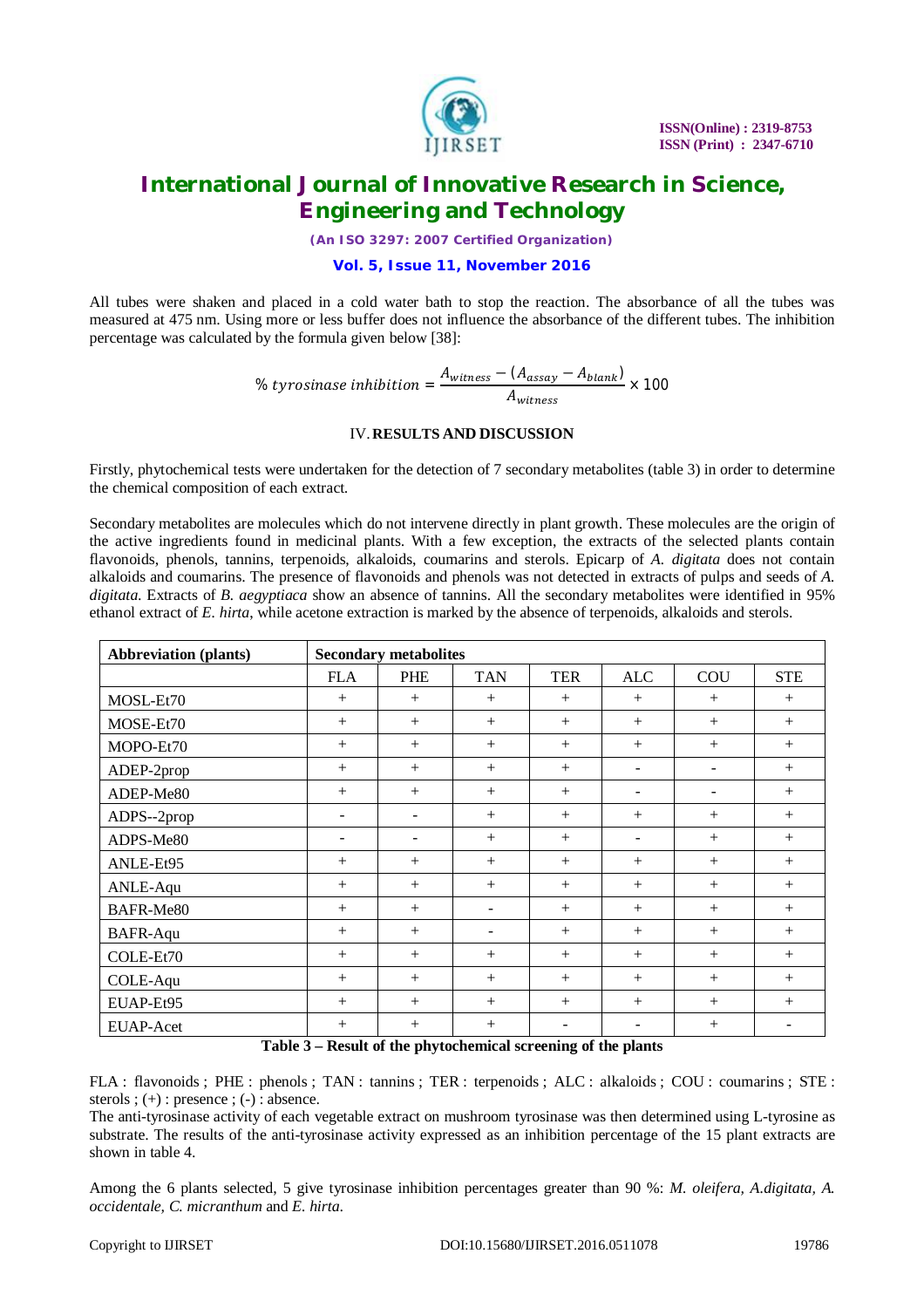

*(An ISO 3297: 2007 Certified Organization)*

#### **Vol. 5, Issue 11, November 2016**

Aqueous extract and 80% methanol extract of *B. aegyptiaca* shows inhibition percentages of only 32.3 % and 70.9 %, respectively. The leaves of *A. occidentale* give an inhibition percentage of 98.6 % with ethanol while the aqueous extract only inhibits tyrosinase by 63.9 %. In effect, the extraction solvent has a large influence on the extraction of tyrosinase-inhibiting compounds and on the quantity extracted according to their solubility in the extraction solvent. *M. oleifera* seeds give a high inhibition percentage (92.8%) compared to other parts of the same plant which gives lower inhibition percentages. Other plants present very high inhibition percentages (>90%) with certain extraction solvents. In this study, plants with extracts giving inhibition percentages greater than 90% with an extract solution of at least 5% are considered to be very promising.

| <b>Abbreviation (plants)</b> | Plant extract at $(\% )$ | Inhibition percentage $(\% )$ |
|------------------------------|--------------------------|-------------------------------|
| MOSL-Et70                    | 5%                       | 65                            |
| MOSE-Et70                    | 5%                       | 92.8                          |
| MOPO-Et70                    | 5%                       | 52.6                          |
| ADEP-2prop                   | 5%                       | 77                            |
| ADEP-Me80                    | 5%                       | 88.5                          |
| ADPS--2prop                  | 5%                       | 91.2                          |
| ADPS-Me80                    | 5%                       | 74.2                          |
| ANLE-Et95                    | 2%                       | 98.6                          |
| ANLE-Aqu                     | 5%                       | 63.9                          |
| BAFR-Me80                    | 5%                       | 70.9                          |
| BAFR-Aqu                     | 5%                       | 32.3                          |
| COLE-Et70                    | 5%                       | 94.7                          |
| COLE-Aqu                     | 5%                       | 91.3                          |
| EUAP-Et95                    | 2%                       | 96.9                          |
| EUAP-Acet                    | 2%                       | 93.6                          |

**Table 4 – Anti-tyrosinase activity of the 15 plant extracts expressed as an inhibition percentage**

The families of compounds previously identified in phytochemical tests contain compounds capable of inhibiting tyrosinase. These plants contain a large variety of secondary metabolites which gives them medicinal properties known in traditional African medicine. We suspect that polyphenols, flavonoids, terpenoids and sterols are responsible for the anti-tyrosinase activity found in the extracts of these plants. The extracts were only tested for their anti-tyrosinase properties. However, the richness of their chemical constituents may inhibit melanogenesis by acting on other inhibition sites. More advanced biological tests on human melanocyte cultures are necessary to confirm the inhibiting activity of these plant extracts on melanogenesis. These plants could be utilized for the preparation of cosmetic products with skin lightening effects.

### V. **CONCLUSION**

Phytochemical tests for the detection of secondary metabolites has enabled the identification of flavonoids, phenols, tannins, terpenoids, alkaloids, coumarins and sterols. The results obtained of the inhibition percentages on mushroom tyrosinase are very promising. The extracts of *M. oleifera* seeds, *A. digitata* pulps and seeds, *A. occidentale* leaves, *C. micranthum* leaves and all parts of the plant *E. hirta* enabled over 90% inhibition of mushroom tyrosinase. This study has enabled the selection of plants which are potentially useable as depigmentation agents in plant-based cosmetic products.Further studies are necessary in order to confirm the lightening effect of these plant extracts on skin.

#### **REFERENCES**

[2] J. M. Gillbro and M. J. Olsson. The melanogenesis and mechanisms of skin-lightening agents – existing and new approaches. International journal of cosmetic science, Vol. 3, pp 1468-2494, 2010.

<sup>[1]</sup> JEN-WEN LIN et al. Natural Products with Skin – Whitening Effects. Journal of Food and Drug Analysis, Vol. 16, 2008, pp 1 - 10, 2008.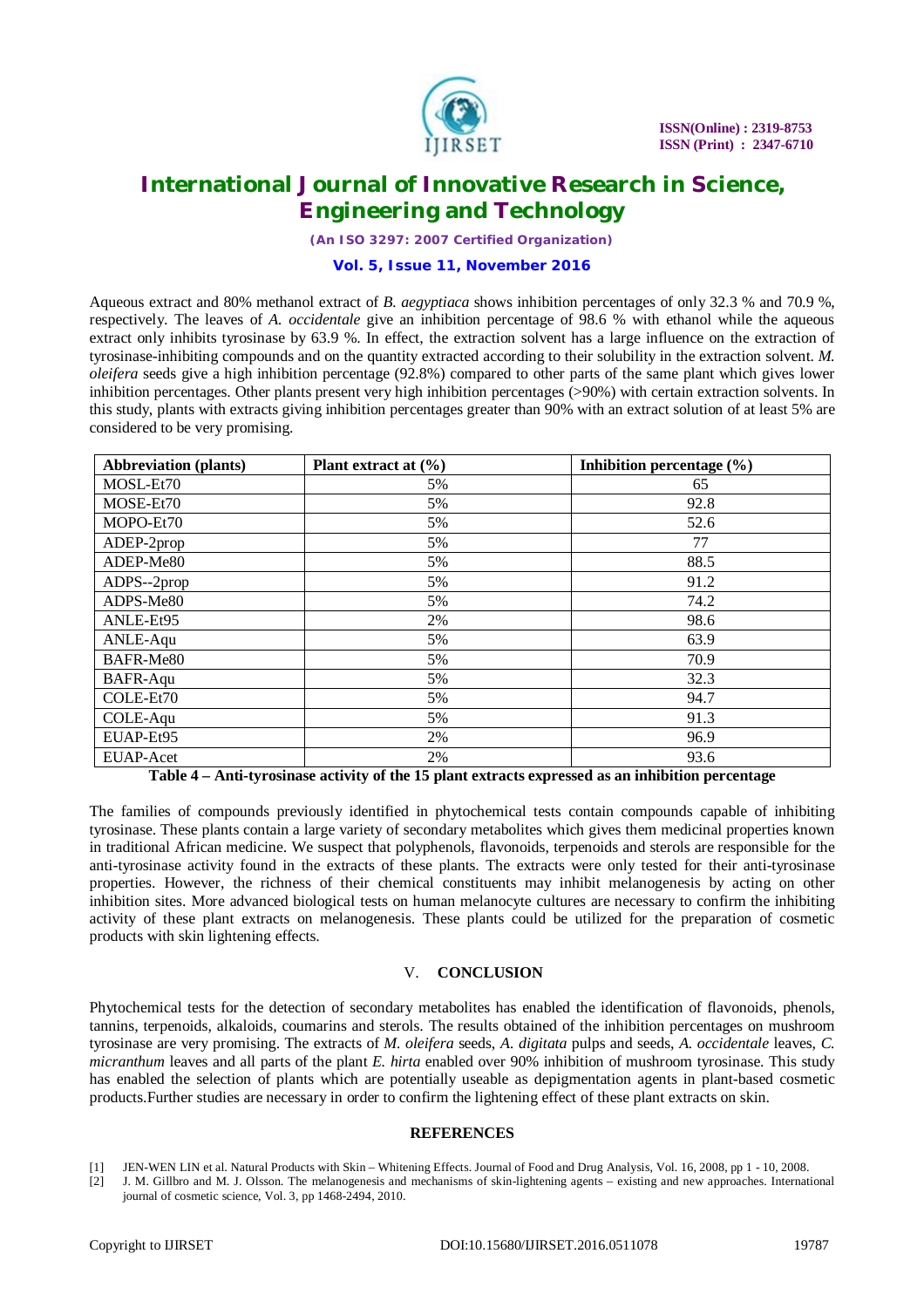

*(An ISO 3297: 2007 Certified Organization)*

#### **Vol. 5, Issue 11, November 2016**

- [3] Sabrina Okombi, thèse, recherche et étude de molécules à activité anti tyrosinase et leur utilisation comme agents dépigmentant en dermocosmétique, 2005.
- [4] Nico Smit et al. The Hunt for Natural Skin Withening Agents. International journal of Molecular Sciences, Vol 10, pp 5326 5349, 2009.
- [5] ShoukatParvez et al. Survey and Mechanism of Skin Depigmenting and Lightening Agents. Phytotherapy Research, Vol. 20, pp 921–934, 2006.
- [6] Te-Sheng Chang. An Updated Review of Tyrosinase Inhibitors. Int J Mol Sci. Vol. 10(6), pp 2440–2475, 2009.
- [7] NarisaKamkaen et al. Screening of Some Tropical Vegetables for Anti-tyrosinase Activity. Thai Pharm Health Sci. J. Vol. 2, pp 15 19, 2007.
- [8] Tatiana Marrufo, and al. Chemical composition and biological activity of the essential oil from leaves of Moringa oleifera Lam. cultivated in Mozambique. Journal molecules, vol. 18, pp 10989-11000, 2013.
- [9] Abdulkarim Mohammed et al. Some physico-chemical properties of Moringa oleifera seed oil extracted using solvent and aqueous enzymatic methods. Food Chemistry, Vol. 93, pp 253 – 263, 2005.
- [10] Farooq Anwar et al. Moringa oleifera: A Food Plant with Multiple Medicinal Uses. Phytotherapy Research, vol. 21, pp 17 25, 2007.
- [11] Siddhuraju P.; Becker K. Antioxidant Properties of Various Solvent Extracts of Total Phenolic Constituents from Three Different Agroclimatic Origins of Drumstick Tree (Moringa oleifera Lam.) Leaves. J. Agric. Food Chem, Vol. 51 (8), pp 2144–2155, 2003.
- [12] L. Inbathamizh1 and E. Padmini. Gas Chromatography-Mass Spectrometric analyses of methanol extract of Moringa oleifera flowers. International Journal of Chemical and Analytical Science, Vol. 3(5), pp 1394 - 1397, 2012.
- [13] Cara Renae Welch, Thèse, Chemistry and Pharmacology of Kinkeliba (Combretum micranthum), a West African Medicinal Plant, 2010.
- [14] Beda Marcel Yapo et al. Optimization of water-extract of phenolic and antioxidant compounds from Kinkéliba (Combretum micranthum) leaves. African Journal of Food Science Research Vol. 2 (1), pp 37-43, 2014.
- [15] Michael Abel ZEKERI, memoire, Effect of Aqueous Ethanil Leaf Extract of Combretum micranthum G. Don (Combretaceae) on Some Induced Systemic Inflammatory Immune Response Syndromes in Mice and Rats, 2014.
- [16] J. N. Ogbulie et al. Antibacterial activities and toxicological potentials of crude ethanolic extracts of Euphorbia hirta. African Journal of Biotechnology. Vol. 6 (13), pp 1544-1548, 2007.
- [17] Chitra M. et al. Screening of Phytochemical and In vitro activity of Euphorbia hirta L. J. Chem. Pharm. Res.Vol. 3(6), pp110-114, 2011.
- [18] Sandeep B. Patil et al. Review on Phytochemistry and Pharmacological Aspects of Euphorbia hirta Linn. JPRHC, Vol. 1, pp 113-133, 2009.
- [19] Jalil Kader et al. Antibacterial activities and phytochemical screening of the acetone extract from Euphorbia hirta. International Journal of Medicinal Plant Research. Vol. 2 (4), pp 209-214, 2013.
- [20] Mei Fen Shih et al. Potential Applications of Euphorbia hirta in Pharmacology. Drug Discovery Research in Pharmacognosy. pp 165 180, 2012.
- [21] M. Y. Tula et al. Studies on Phytochemical Constituents and Antibacterial Potentials of Extracts of Balanites aegyptiaca (Del.) Parts on Antibiotic Resistant Bacterial Isolates. European Journal of Medicinal Plants, Vol. 4, pp 854 – 864, 2014.
- [22] Lohlum S. A. et al. Enhancing the Chemical Composition of Balanites aegyptiaca Seeds through Ethanol Extraction for Use as a Protein Source in Feed Formulation. Canadian Center of Science and Education, Vol. 1, pp 251 - 256, 2012.
- [23] J. P. Yadav, Manju Panghal. Balanites aegyptiaca (L.) Del. (Hingot): A review of its traditional uses, phytochemistry and pharmacological properties. International Journal of Green Pharmacy, pp 140 - 146, 2009.
- [24] Aguzue et al. Comparative chemical constituents of some desert fruits in Northern Nigeria. Archives of Applied Science Research, Vol. 4 (2), pp 1061-1064, 2012.
- [25] Keziah V. Absalom et al. Toxicity of Aqueous Extract of Desert Date (Balanites aegyptiaca Linnaeus) On the Juveniles of Catfish (ClariasGariepinusTeugels, 1986). Journal of Agriculture and Veterinary Science. Vol. 3, pp 13-18, 2013.
- [26] Emad M. Abdallah et al. Antimicrobial, antioxidant and phytochemical investigation of Balanites aegyptiaca (L.) Del. edible fruit from Sudan. African Journal of Biotechnology Vol. 11(52), pp. 11535-11542, 2012.
- [27] Nzi André Konan, Elfriede Marianne Bacchi. Antiulcerogenic effect and acute toxicity of a hydroethanolic extract from the cashew (Anacardium occidentaleL.) leaves. Journal of Ethnopharmacology, Vol 112, pp 237–242, 2007.
- [28] Vimala S. et al. Antioxydant and skin whitening standardized extracts: cosmeceutical and neutraceutical product development and commercialization in FIRM. Food and Agriculture Organization of the United Nation, 2006.
- [29] Yuen Ping Tan. et al. Potent Quorum Sensing Inhibition by Methyl Gallate Isolated from Leaves of Anacardium occidentale L. (cashew). Chiang Mai J. Sci. Vol 42, pp 650-656, 2015.
- [30] Isao Kubo. et al. Tyrosinase Inhibitors From Anarcardium occidentale Fruits. Journal of Natural Products, Vol. 54, pp 545 551, 1994.
- [31] F. Fazali et al. Phytochemical Screening, In vitro and In vivo Antioxidant Activities of Aqueous Extract of Anacardium occidentale Linn. and its Effects on Endogenous Antioxidant Enzymes in Hypercholesterolemic Induced Rabbits. Research Journal of Biological Sciences, Vol. 6, pp 69-74, 2011.
- [32] Francianne Oliveira Santos et al. Antibacterial evaluation of Anacardium occidentale (Linn) (Anacardiaceae) in semiarid Brazil. African Journal of Biotechnology, Vol. 12(30), pp. 4836-4840, 2013.
- [33] YS Jaiswal et al. Antioxidant Activity of Various Extracts of Leaves of Anacardium occidentale (Cashew). Research Journal of Pharmaceutical, Biological and Chemical Sciences, Vol. 1(4), pp 112 - 119, 2010.
- [34] Abdelaaty A. Shahat. Procyanidins from Adansonia digitata. Pharmaceutical Biology, Vol. 44, pp 445–450, 2006.
- [35] G.P.P. Kamatou et al. An updated review of Adansonia digitata: A commercially important African tree. South African Journal of Botany, Vol. 77, pp 908 - 919, 2011.
- [36] Emmy De Caluwé. et al. Adansonia digitata L. A review of traditional uses, phytochemistry and pharmacology. Afrika Focus, Vol. 23, pp 11 - 51, 2010.
- [37] Adebisi A. Fagbohun et al. Chemical Composition and Anti-Oxidant Capacity of the Fruit Pulp of Adansonia digitata L. International Journal of Applied Chemistry. Vol. 8, pp. 165-172, 2012.
- [38] Marion Josse, thèse, Recherche d'une activité anti-tyrosinasique dans les extrait végétaux, 2003.